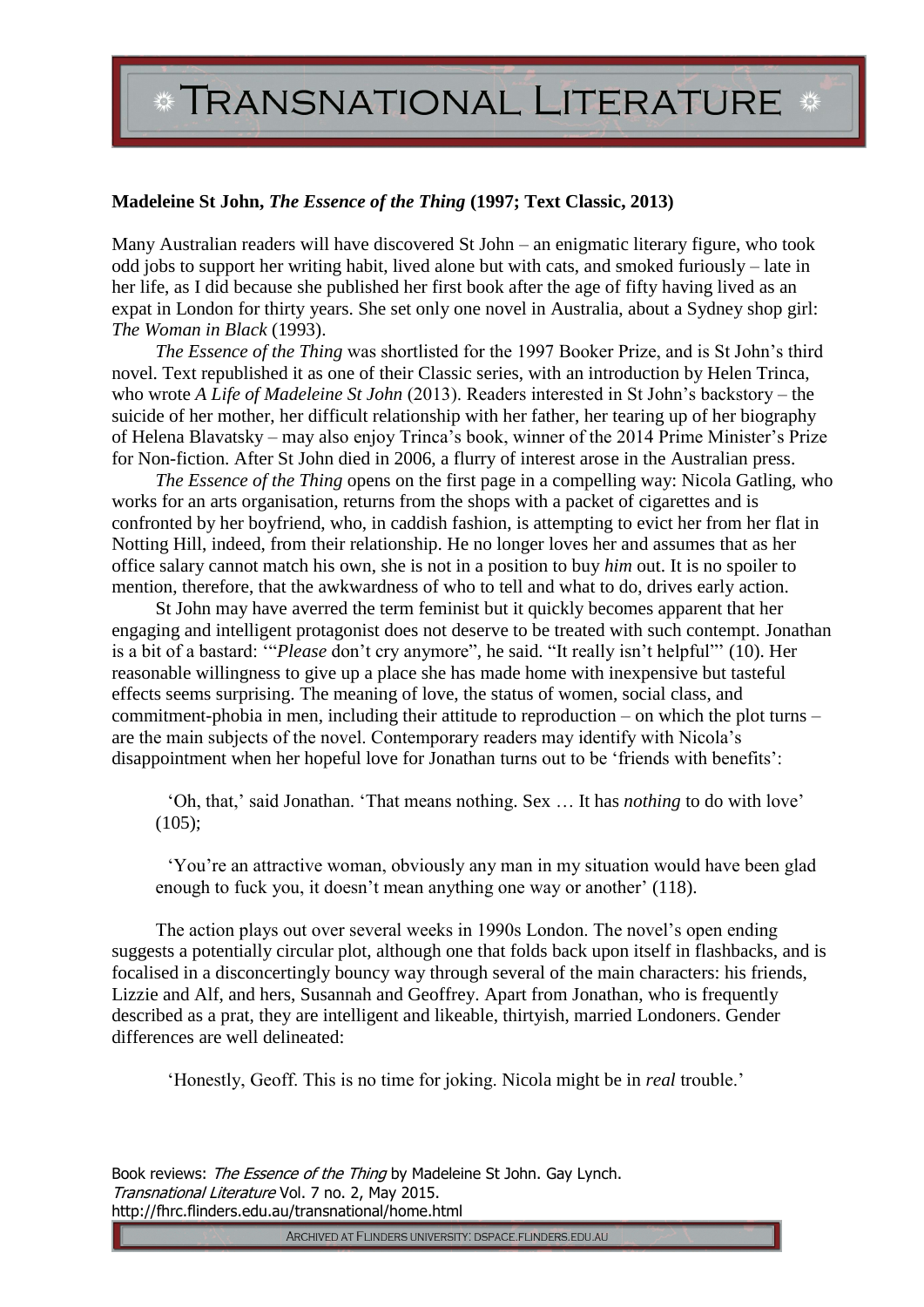'Not her. That chic little Notting Hill set-up with the deluxe plumbing and the stuffed shirt laying down the old claret. No way. She probably just wants help with her vol-auvents'. (14)

'Do you have to be tolerant, and humble, and imaginative, to know anything about love?'[asks Geoffrey of his wife]

'Yes.'

 $\overline{a}$ 

'I think,' he said slowly, 'you've just made a serious point. How disconcerting.' (28)

The dialogue sparkles with wit, underlining the tensions of modern marriage, especially the affording and caring for children; Nicola proves unfashionably generous and adept at the latter. Several times, St John metaphorically presents ironing as a site of domestic politics in a way that is quite prescient for present-day Australian women.<sup>1</sup>

Nicola distinguishes herself in quiet intelligent ways, showing stoicism and moral fibre. She also takes a submissive role in relationships: '"Yes, master," said Nicola. Bliss' (61). Post breakup and out with gay friends, she obediently smokes their spliff, undergoes a makeover and swallows a pill before a long night of drunken club hopping. But the novel charts her personal growth and, on several occasions, the reader might well admire her elan, her forthright speech and, indeed, her physical aggression. Sympathy for Jonathan, even when he is weighed down by doubt, darkness and self-pity, may be in short supply. Nicola and Susannah come to believe that women need to be 'Tougher. More ambitions. *Ruthless*' (212).

Well-paced and replete with now commonplace short chapters, the novel's sadness is laced with satirical humour: 'I suppose you'd rather be *pumping iron*, isn't that what they call it, in some foul gymnasium, with a lot of blacks, and women wearing silver leotards', Jonathan's mother says  $(77)$ .

The prose is spare, supple and elegant, and constructed for the most part in dialogue that, occasionally, falls into a mechanical 'jolly hockey-sticks' register, with frequent play on the words 'whizzy' and the suffix 'ish' (15). With few attributions to support the identification of character or mood, readers will need to pay attention. The third-person omniscient narration sometimes sounds perfunctory or slick: '"let's go to bed, shall we." So they did' (32); 'He did. There were' (88); 'So they did, and, as a matter of fact …' (196). Nevertheless, St John is a fine writer and this book is no grungy Australian *bildungsroman*; it is more a comedy of manners, perhaps or a Roman à clef.

The text offers sparse clues to her Australian background apart from odd slang which may prove to be Cockney-derived in any case, and a wry intertextual reference to her first novel: 'some footling tale about some shop assistants in an antipodean department store, fretting about their wombs and their wardrobes and other empty spaces' (74). Having French-Romanian heritage and living as a London expat for thirty years, St John disavowed herself Australian, although she was born and raised in Sydney. Her protagonist vows 'to live through this as decently as she can. She was not British for nothing' (123). For some reason riffs recur around her surname: Gatling, 'like the gun' (108).

Book reviews: The Essence of the Thing by Madeleine St John. Gay Lynch. Transnational Literature Vol. 7 no. 2, May 2015. http://fhrc.flinders.edu.au/transnational/home.html

ARCHIVED AT FLINDERS UNIVERSITY: DSPACE.FLINDERS.EDU.AU

<sup>&</sup>lt;sup>1</sup>In late 2014 journalists reminded their readers of 2010 statements made by Prime Minister, Tony Abbott, on this subject: 'What the housewives of Australia need to understand as they do the ironing is that if they get it done commercially it's going to go up in price and their own power bills when they switch the iron on are going to go up.' http://www.theaustralian.com.au/national-affairs/politics-news/abbott-repealing-carbon-tax-best-thing-i-did-asminister-for-women/story-fn59nqld-1227164048700